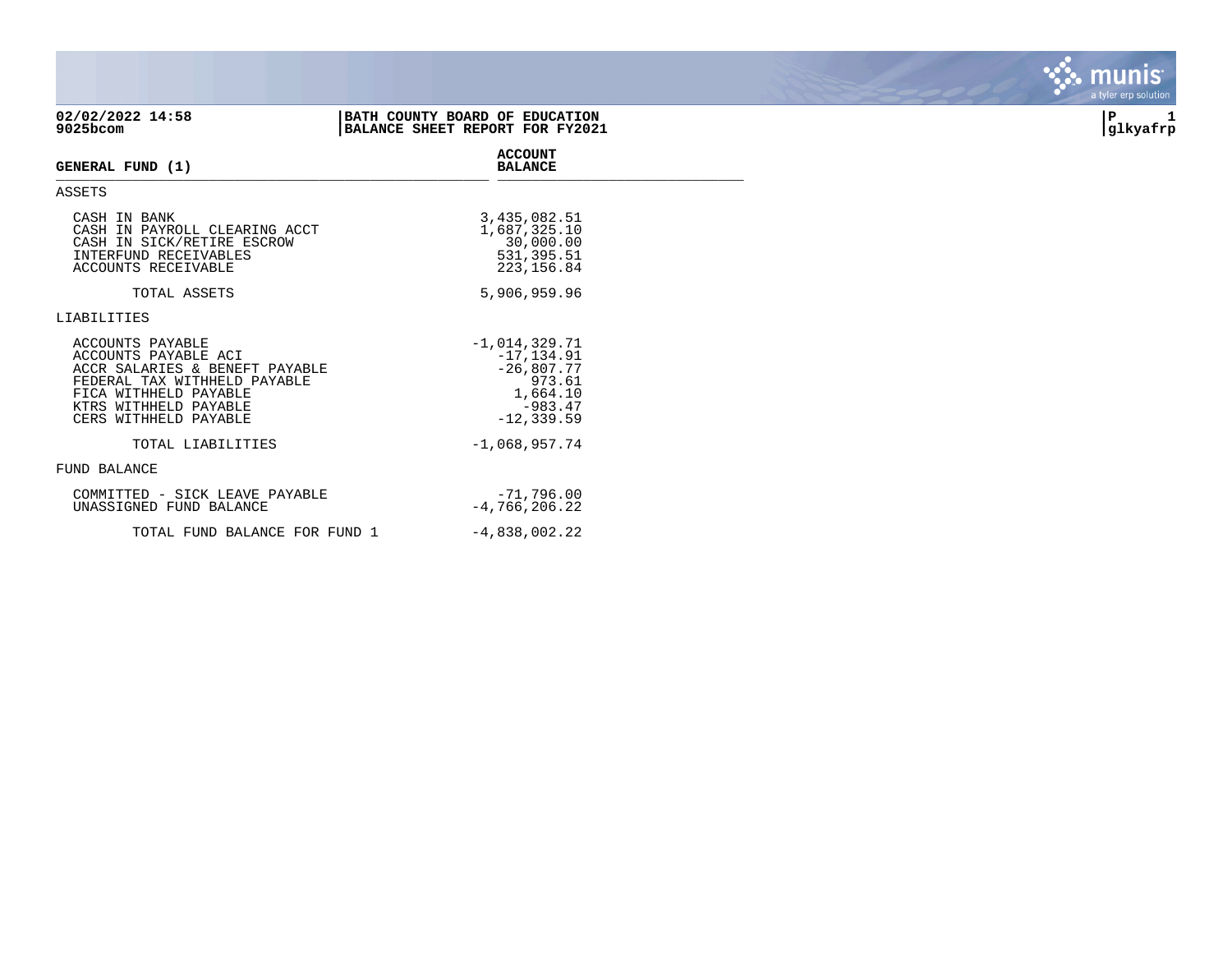|                                                                                          |                                                                   | <b>munis</b><br>a tyler erp solution |
|------------------------------------------------------------------------------------------|-------------------------------------------------------------------|--------------------------------------|
| 02/02/2022 14:58<br>9025bcom                                                             | BATH COUNTY BOARD OF EDUCATION<br>BALANCE SHEET REPORT FOR FY2021 | P<br> glkyafrp                       |
| SPECIAL REVENUE (2)                                                                      | <b>ACCOUNT</b><br><b>BALANCE</b>                                  |                                      |
| ASSETS                                                                                   |                                                                   |                                      |
| ACCOUNTS RECEIVABLE                                                                      | 993, 468. 75                                                      |                                      |
| TOTAL ASSETS                                                                             | 993,468.75                                                        |                                      |
| LIABILITIES                                                                              |                                                                   |                                      |
| INTERFUND PAYABLES<br>ACCOUNTS PAYABLE<br>ACCOUNTS PAYABLE ACI<br>ADVANCES FROM GRANTORS | $-531, 395.51$<br>$-118,001.46$<br>$-21, 393.76$<br>$-322,678.02$ |                                      |
| TOTAL LIABILITIES                                                                        | $-993, 468.75$                                                    |                                      |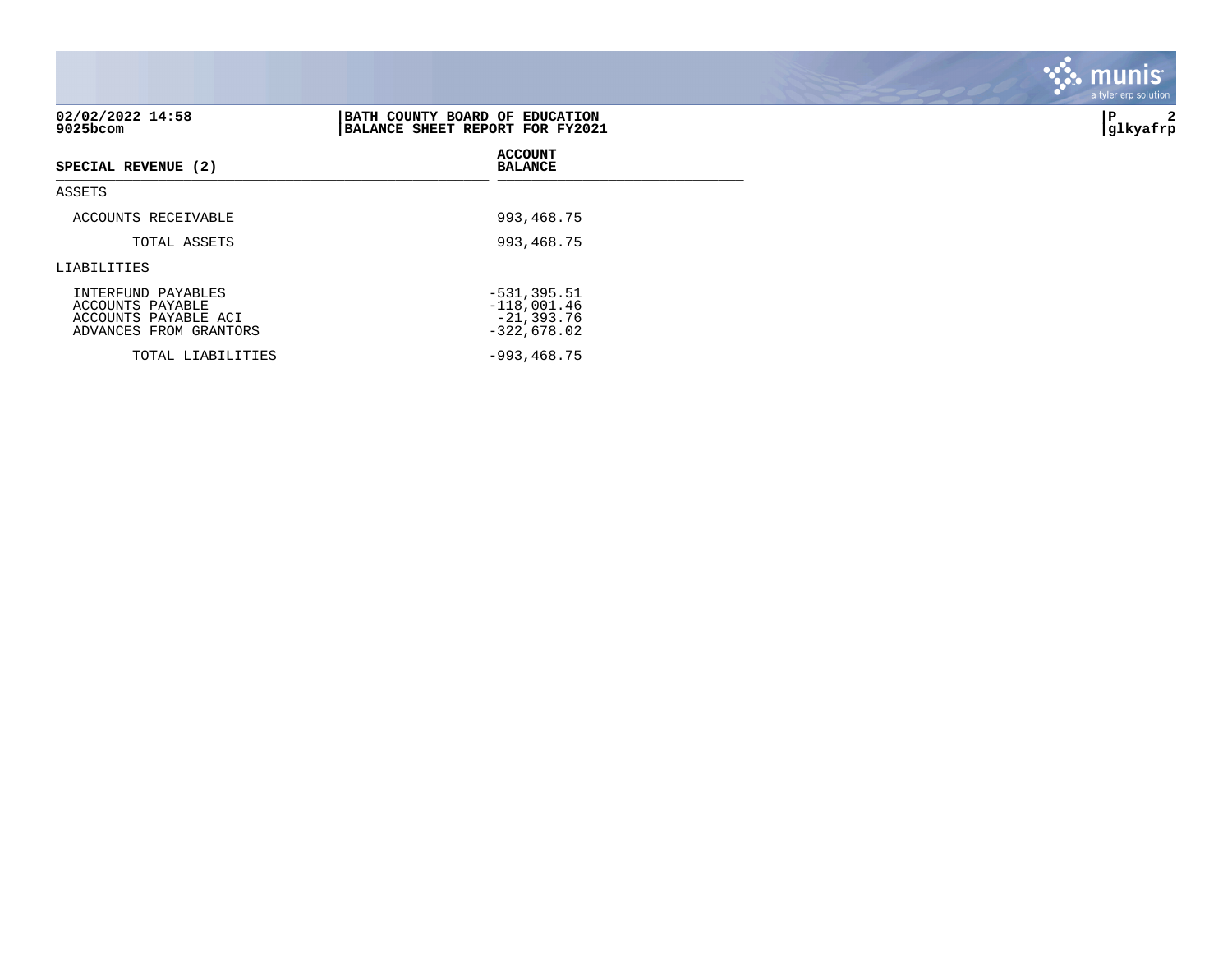| 02/02/2022 14:58<br>9025bcom             | BATH COUNTY BOARD OF EDUCATION<br>BALANCE SHEET REPORT FOR FY2021 | ∣P<br> glkyafrp |
|------------------------------------------|-------------------------------------------------------------------|-----------------|
| DISTRICT ACTIVITY FD (ANNUAL) (21)       | <b>ACCOUNT</b><br><b>BALANCE</b>                                  |                 |
| ASSETS                                   |                                                                   |                 |
| CASH IN BANK                             | 101,286.06                                                        |                 |
| TOTAL ASSETS                             | 101,286.06                                                        |                 |
| LIABILITIES                              |                                                                   |                 |
| ACCOUNTS PAYABLE<br>ACCOUNTS PAYABLE ACI | $-129.00$<br>$-784.38$                                            |                 |
| TOTAL LIABILITIES                        | $-913.38$                                                         |                 |
| FUND BALANCE                             |                                                                   |                 |
| COMMITTED - OTHER                        | $-100, 372.68$                                                    |                 |
| TOTAL FUND BALANCE FOR FUND 21           | $-100, 372.68$                                                    |                 |

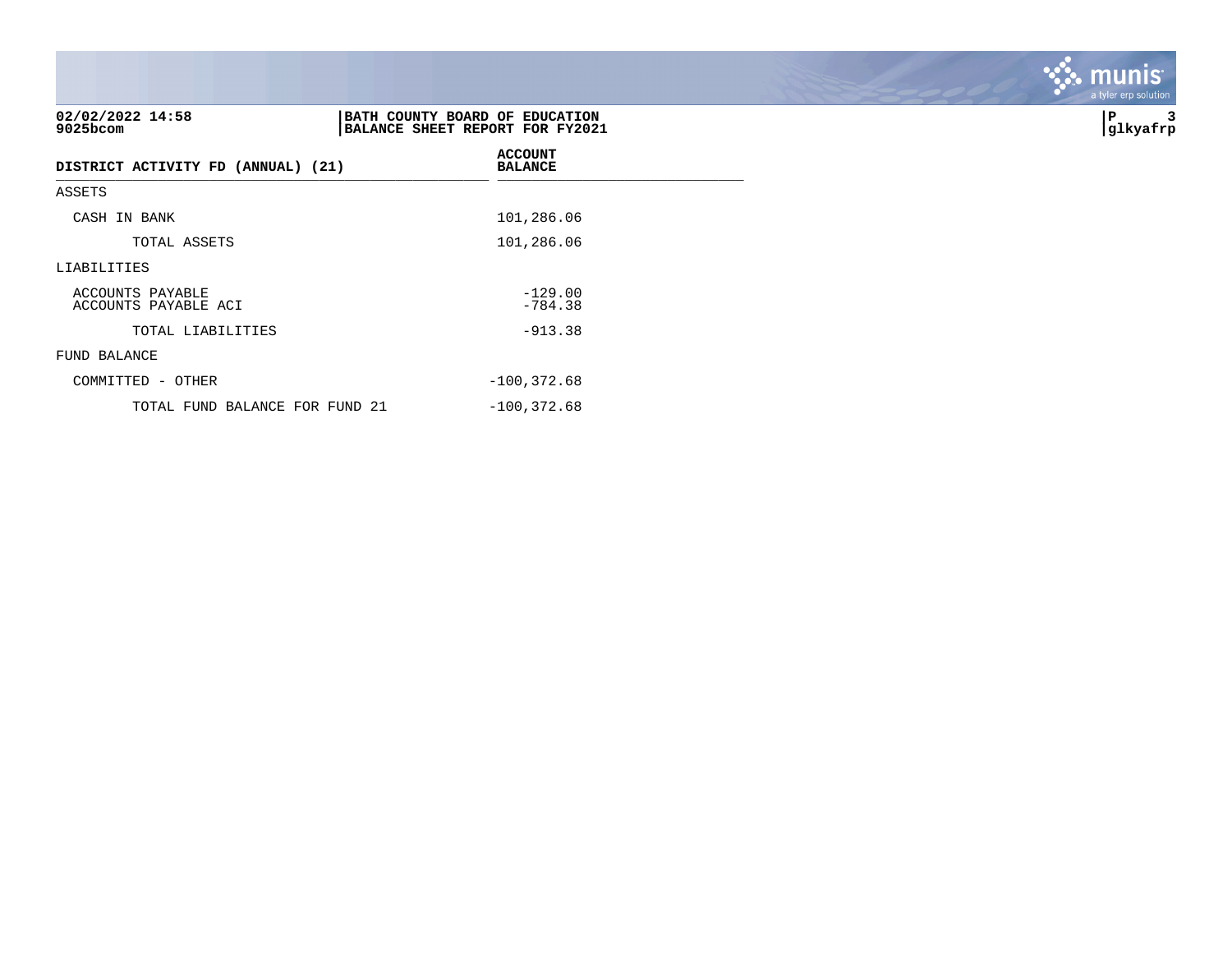| 02/02/2022 14:58<br>$9025$ bcom  | BATH COUNTY BOARD OF EDUCATION<br>BALANCE SHEET REPORT FOR FY2021 | ∣P<br>4<br> glkyafrp |
|----------------------------------|-------------------------------------------------------------------|----------------------|
| SPEC REV - STUDENT ACTIVITY (25) | <b>ACCOUNT</b><br><b>BALANCE</b>                                  |                      |
| ASSETS                           |                                                                   |                      |
| CASH IN BANK                     | 213,398.37                                                        |                      |
| TOTAL ASSETS                     | 213,398.37                                                        |                      |
| FUND BALANCE                     |                                                                   |                      |
| RESTRICTED - OTHER               | $-213, 398.37$                                                    |                      |
| TOTAL FUND BALANCE FOR FUND 25   | $-213, 398.37$                                                    |                      |

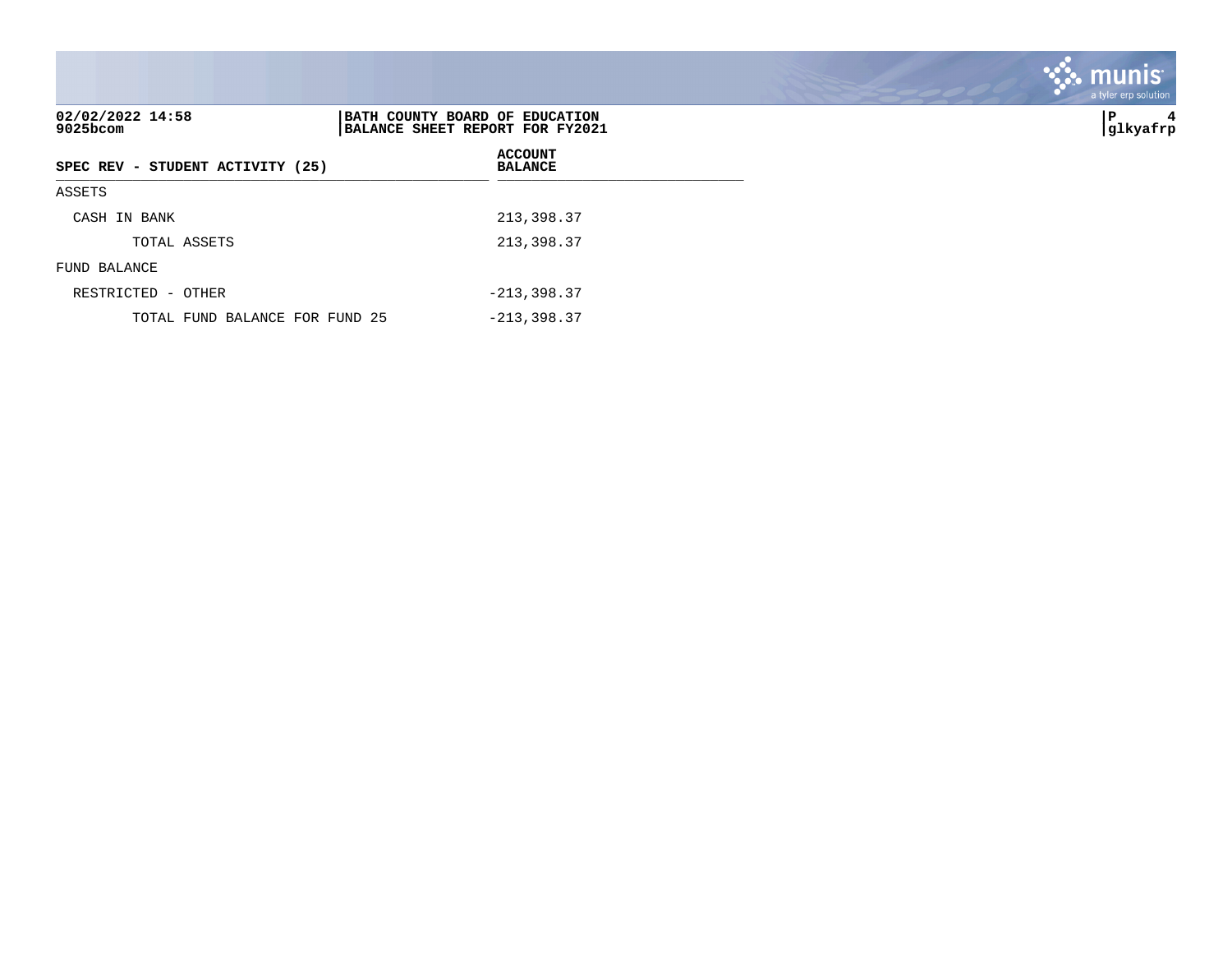| 02/02/2022 14:58<br>9025bcom    | BATH COUNTY BOARD OF EDUCATION<br>BALANCE SHEET REPORT FOR FY2021 | ΙP<br>5<br> glkyafrp |
|---------------------------------|-------------------------------------------------------------------|----------------------|
| CAPITAL OUTLAY FUND (310)       | <b>ACCOUNT</b><br><b>BALANCE</b>                                  |                      |
| ASSETS                          |                                                                   |                      |
| CASH IN BANK                    | 84,549.75                                                         |                      |
| TOTAL ASSETS                    | 84,549.75                                                         |                      |
| FUND BALANCE                    |                                                                   |                      |
| RESTRICTED-SFCC ESCROW-CURRENT  | $-84,549.75$                                                      |                      |
| TOTAL FUND BALANCE FOR FUND 310 | $-84,549.75$                                                      |                      |

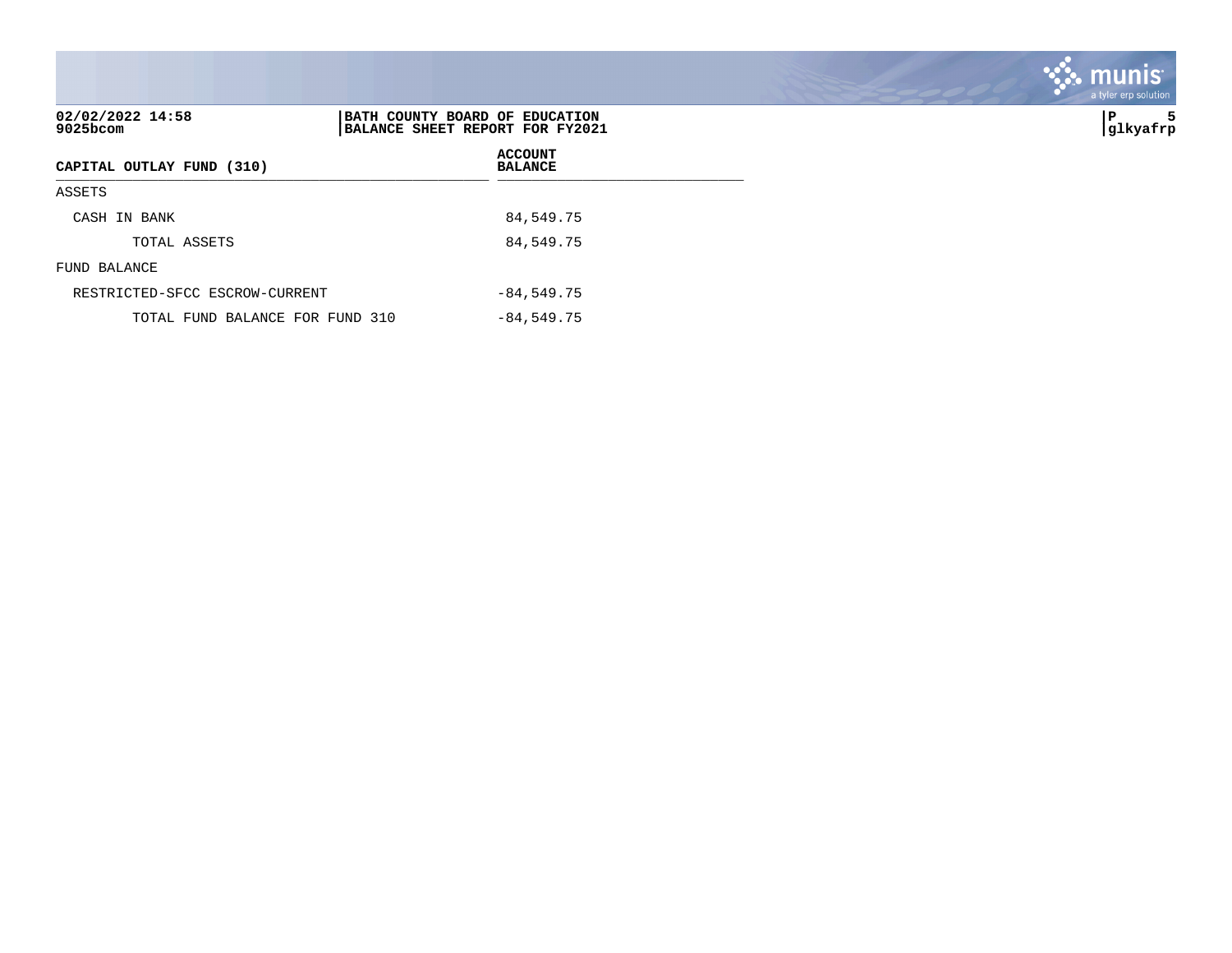| 02/02/2022 14:58<br>9025bcom      | BATH COUNTY BOARD OF EDUCATION<br>BALANCE SHEET REPORT FOR FY2021 |                                  | IΡ<br>6<br> glkyafrp |
|-----------------------------------|-------------------------------------------------------------------|----------------------------------|----------------------|
| BUILDING FUND (5 CENT LEVY) (320) |                                                                   | <b>ACCOUNT</b><br><b>BALANCE</b> |                      |
| ASSETS                            |                                                                   |                                  |                      |
| CASH IN BANK                      |                                                                   | 241,430.27                       |                      |
| TOTAL ASSETS                      |                                                                   | 241,430.27                       |                      |
| FUND BALANCE                      |                                                                   |                                  |                      |
| RESTRICTED-SFCC ESCROW-CURRENT    |                                                                   | $-241, 430.27$                   |                      |
| TOTAL FUND BALANCE FOR FUND 320   |                                                                   | $-241, 430.27$                   |                      |

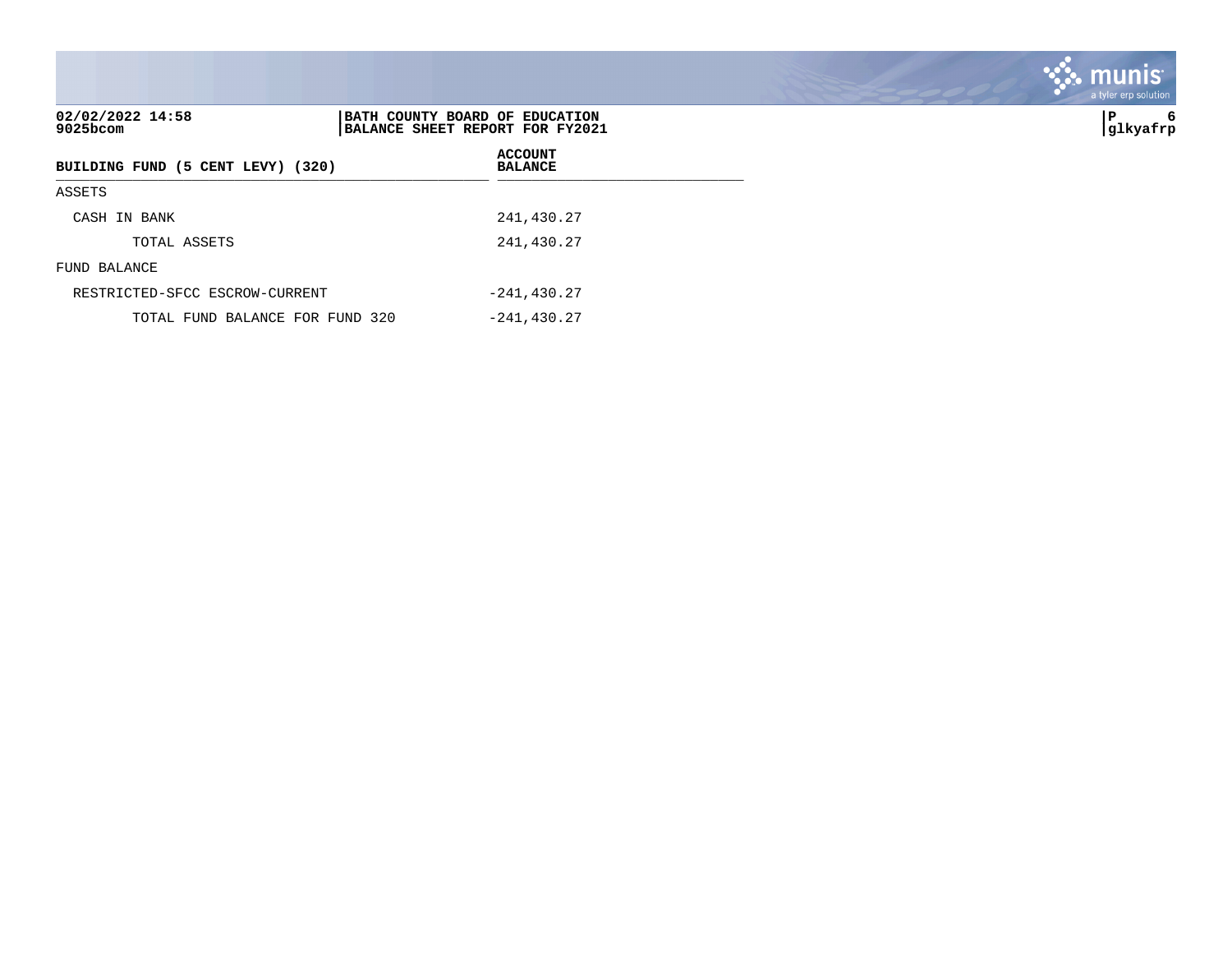| 02/02/2022 14:58<br>9025bcom             | BATH COUNTY BOARD OF EDUCATION<br>BALANCE SHEET REPORT FOR FY2021 | 7<br>P<br> glkyafrp |
|------------------------------------------|-------------------------------------------------------------------|---------------------|
| CONSTRUCTION FUND (360)                  | <b>ACCOUNT</b><br><b>BALANCE</b>                                  |                     |
| ASSETS                                   |                                                                   |                     |
| CASH IN BANK                             | 35,599.69                                                         |                     |
| TOTAL ASSETS                             | 35,599.69                                                         |                     |
| LIABILITIES                              |                                                                   |                     |
| ACCOUNTS PAYABLE<br>ACCOUNTS PAYABLE ACI | $-4,378.65$<br>$-749.00$                                          |                     |
| TOTAL LIABILITIES                        | $-5, 127.65$                                                      |                     |
| FUND BALANCE                             |                                                                   |                     |
| RESTRICTED-FUTURE CONSTR BG-1            | $-30,472.04$                                                      |                     |
| TOTAL FUND BALANCE FOR FUND 360          | $-30,472.04$                                                      |                     |

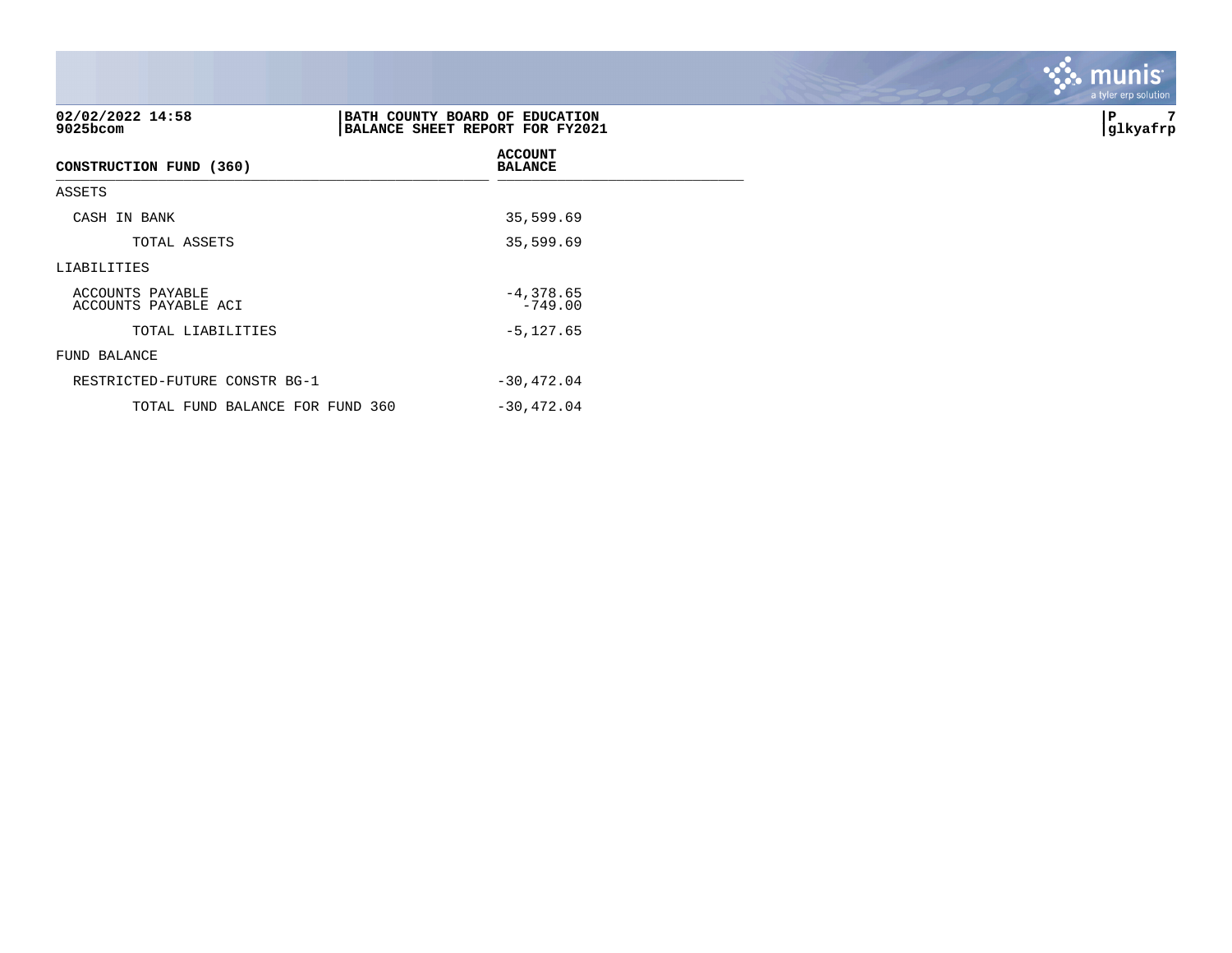| 02/02/2022 14:58<br>9025bcom                                                                                                                        | BATH COUNTY BOARD OF EDUCATION<br>BALANCE SHEET REPORT FOR FY2021                                      | 8<br>P<br> glkyafrp |
|-----------------------------------------------------------------------------------------------------------------------------------------------------|--------------------------------------------------------------------------------------------------------|---------------------|
| FOOD SERVICE FUND (51)                                                                                                                              | <b>ACCOUNT</b><br><b>BALANCE</b>                                                                       |                     |
| ASSETS                                                                                                                                              |                                                                                                        |                     |
| CASH IN BANK<br>ACCOUNTS RECEIVABLE<br>INVENTORIES FOR CONSUMPTION<br>DEF OUTFLOW OF RESOURCES<br>DEF OUTFLOW OF RESOURCES                          | 2,023,437.36<br>36,809.23<br>15,936.96<br>142,282.38<br>201,256.15                                     |                     |
| TOTAL ASSETS                                                                                                                                        | 2,419,722.08                                                                                           |                     |
| LIABILITIES                                                                                                                                         |                                                                                                        |                     |
| ACCOUNTS PAYABLE<br>ACCOUNTS PAYABLE ACI<br>NET PENSION LIABILITY<br>NET PENSION LIABILITY<br>DEF INFLOW OF RESOURCES<br>INFLOW OF RESOURCES<br>DEF | $-11, 445.79$<br>$-23, 414.03$<br>$-401, 412.04$<br>$-1, 160, 593.50$<br>$-41,550.80$<br>$-10, 208.31$ |                     |
| TOTAL LIABILITIES                                                                                                                                   | $-1,648,624.47$                                                                                        |                     |
| FUND BALANCE                                                                                                                                        |                                                                                                        |                     |
| RESTRICTED - OTHER<br>RESTRICTED-OTHER<br>RESTRICTED-NET ASSETS                                                                                     | 300,680.46<br>969,545.66<br>$-2,041,323.73$                                                            |                     |
| TOTAL FUND BALANCE FOR FUND 51                                                                                                                      | $-771,097.61$                                                                                          |                     |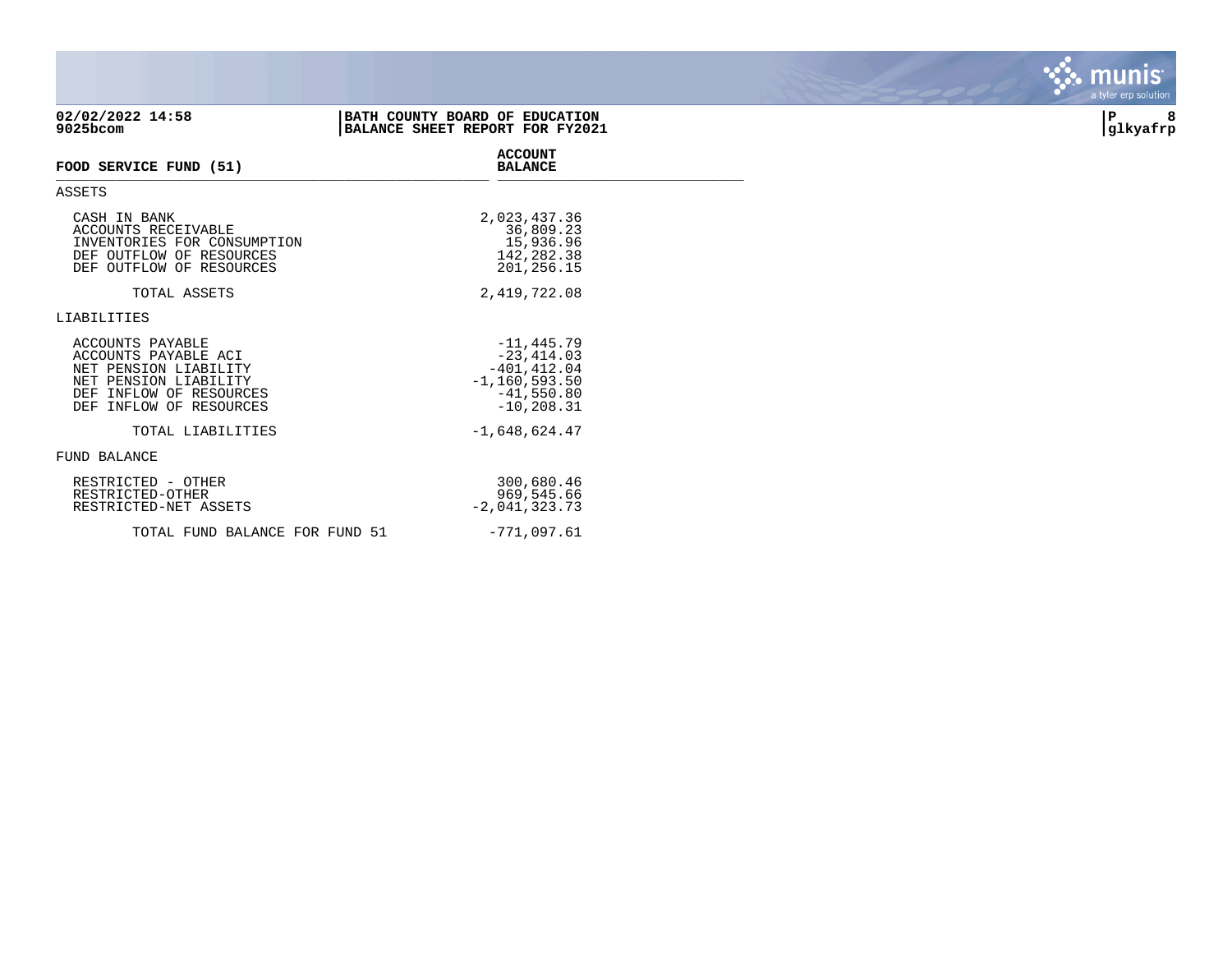| 02/02/2022 14:58<br>9025bcom                                                                                             | BATH COUNTY BOARD OF EDUCATION<br>BALANCE SHEET REPORT FOR FY2021           | 9<br>P<br>glkyafrp |
|--------------------------------------------------------------------------------------------------------------------------|-----------------------------------------------------------------------------|--------------------|
| CHILD CARE (52)                                                                                                          | <b>ACCOUNT</b><br><b>BALANCE</b>                                            |                    |
| ASSETS                                                                                                                   |                                                                             |                    |
| CASH IN BANK<br>ACCOUNTS RECEIVABLE<br>DEF OUTFLOW OF RESOURCES<br>DEF OUTFLOW OF RESOURCES                              | 97,045.22<br>5,148.72<br>32, 281.34<br>60,062.20                            |                    |
| TOTAL ASSETS                                                                                                             | 194,537.48                                                                  |                    |
| LIABILITIES                                                                                                              |                                                                             |                    |
| ACCOUNTS PAYABLE<br>NET PENSION LIABILITY<br>NET PENSION LIABILITY<br>DEF INFLOW OF RESOURCES<br>DEF INFLOW OF RESOURCES | $-223.62$<br>$-96,710.70$<br>$-165,030.43$<br>$-10, 418.78$<br>$-15,537.70$ |                    |
| TOTAL LIABILITIES                                                                                                        | $-287,921.23$                                                               |                    |
| FUND BALANCE                                                                                                             |                                                                             |                    |
| RESTRICTED - OTHER<br>RESTRICTED-OTHER PENSION<br>RESTRICTED-NET ASSETS                                                  | 74,848.14<br>120,505.93<br>$-101,970.32$                                    |                    |
| TOTAL FUND BALANCE FOR FUND 52                                                                                           | 93,383.75                                                                   |                    |

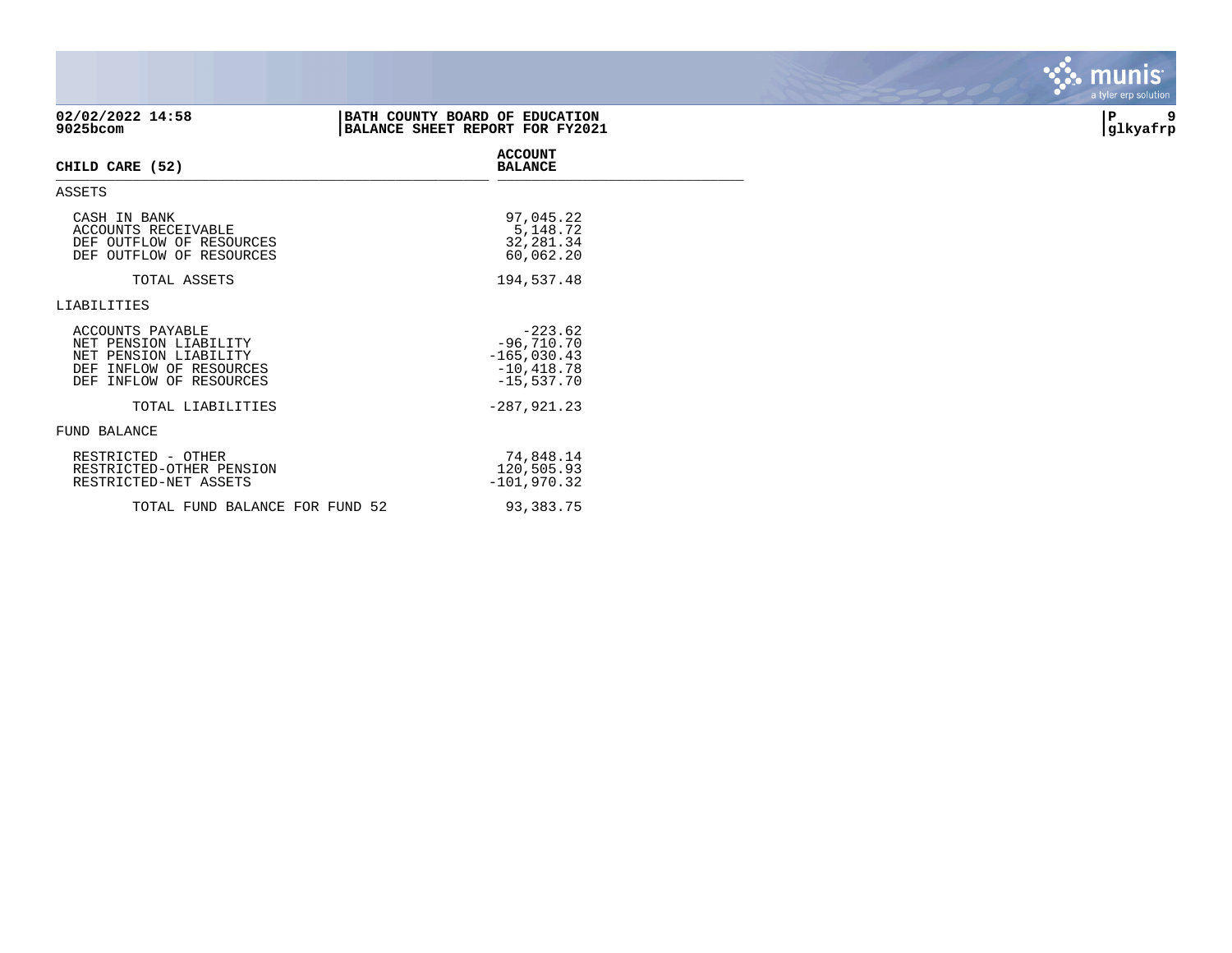| 02/02/2022 14:58<br>9025bcom     | BATH COUNTY BOARD OF EDUCATION<br>BALANCE SHEET REPORT FOR FY2021 | 10<br>P<br> glkyafrp |
|----------------------------------|-------------------------------------------------------------------|----------------------|
| TRUST/AGENCY FUNDS (7000)        | <b>ACCOUNT</b><br><b>BALANCE</b>                                  |                      |
| ASSETS                           |                                                                   |                      |
| CASH IN BANK                     | 43,984.97                                                         |                      |
| TOTAL ASSETS                     | 43,984.97                                                         |                      |
| FUND BALANCE                     |                                                                   |                      |
| RESTRICTED FUND BALANCE          | $-43,984.97$                                                      |                      |
| TOTAL FUND BALANCE FOR FUND 7000 | $-43,984.97$                                                      |                      |

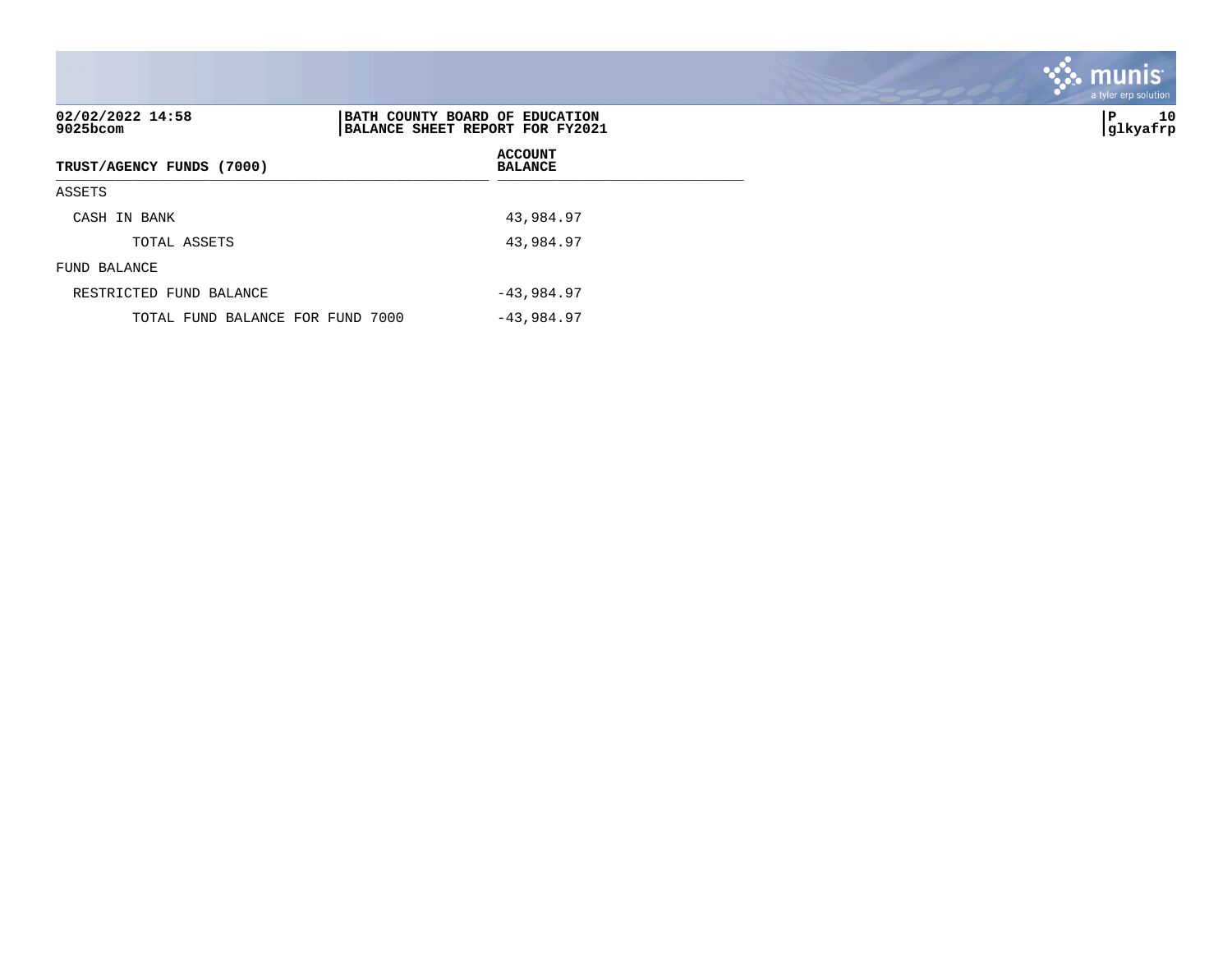| 02/02/2022 14:58<br>9025bcom                                                                                                                                                                                         | BATH COUNTY BOARD OF EDUCATION<br>BALANCE SHEET REPORT FOR FY2021                                                                                          | 11<br>ΙP<br> glkyafrp |
|----------------------------------------------------------------------------------------------------------------------------------------------------------------------------------------------------------------------|------------------------------------------------------------------------------------------------------------------------------------------------------------|-----------------------|
| GOVERNMENTAL ASSETS (8)                                                                                                                                                                                              | <b>ACCOUNT</b><br><b>BALANCE</b>                                                                                                                           |                       |
| ASSETS                                                                                                                                                                                                               |                                                                                                                                                            |                       |
| LAND<br>LAND IMPROVEMENTS<br>ACCUM DEPR LAND IMPROVEMENTS<br>BUILDINGS & BLDING IMPROVEMENT<br>ACCUM DEPR BLDG IMPROVMENTS<br>TECHNOLOGY EQUIPMENT<br>ACCUM DEPR TECHNOLOGY EQUIP<br>VEHICLES<br>ACCUM DEPR VEHICLES | 518,316.60<br>1,124,210.27<br>$-975.229.22$<br>46,087,605.31<br>$-13, 186, 391.89$<br>1,901,176.50<br>$-1,671,763.59$<br>4,071,733.19<br>$-3, 110, 050.41$ |                       |





## TOTAL ASSETS 34,890,188.95

## FUND BALANCE

| INVESTMENTS GOVERNMENTAL ASSET | -34,890,188.95   |
|--------------------------------|------------------|
| TOTAL FUND BALANCE FOR FUND 8  | $-34,890,188.95$ |

ACCUM DEPR GENERAL EQUIP -744,804.09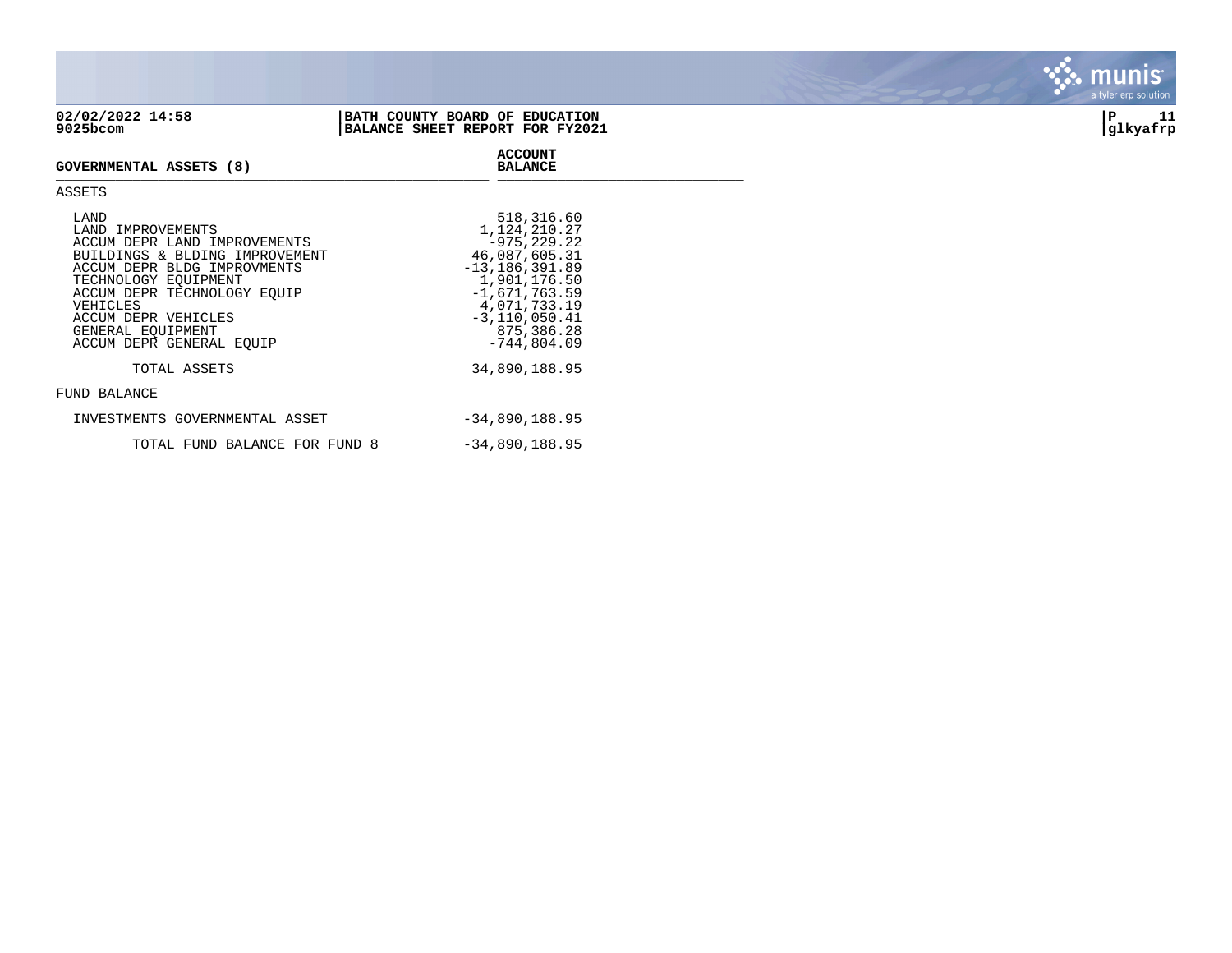| 9025bcom                                                                                                             | BALANCE SHEET REPORT FOR FY2021                       | --<br> glkyafrp |
|----------------------------------------------------------------------------------------------------------------------|-------------------------------------------------------|-----------------|
| FOOD SERVICE ASSETS (81)                                                                                             | <b>ACCOUNT</b><br><b>BALANCE</b>                      |                 |
| ASSETS                                                                                                               |                                                       |                 |
| BUILDINGS & BLDING IMPROVEMENT<br>ACCUM DEPR BLDG IMPROVMENTS<br>TECHNOLOGY EOUIPMENT<br>ACCUM DEPR TECHNOLOGY EOUIP | 308,000.00<br>$-80,593.33$<br>8,212.63<br>$-4,831.30$ |                 |

TOTAL ASSETS 322,753.47

TOTAL FUND BALANCE FOR FUND 81 -322,753.47

GENERAL EQUIPMENT 616,188.39

INVESTMENT BUSINESS ASSETS  $-322,753.47$ 

35,895.00<br>27,065.75<br>616,188.39

| 02/02/2022 14:58 | <i>I</i> COUNTY BOARD OF EDUCATION<br><b>BATH</b> |              | . . |
|------------------|---------------------------------------------------|--------------|-----|
| 9025bcom         | SHEET REPORT FOR FY2021<br><b>BALANCE</b>         | lkyafrp<br>. |     |

ACCUM DEPR VEHICLES

FUND BALANCE

ACCUM DEPR TECHNOLOGY EQUIP<br>VEHICLES

ACCUM DEPR GENERAL EQUIP

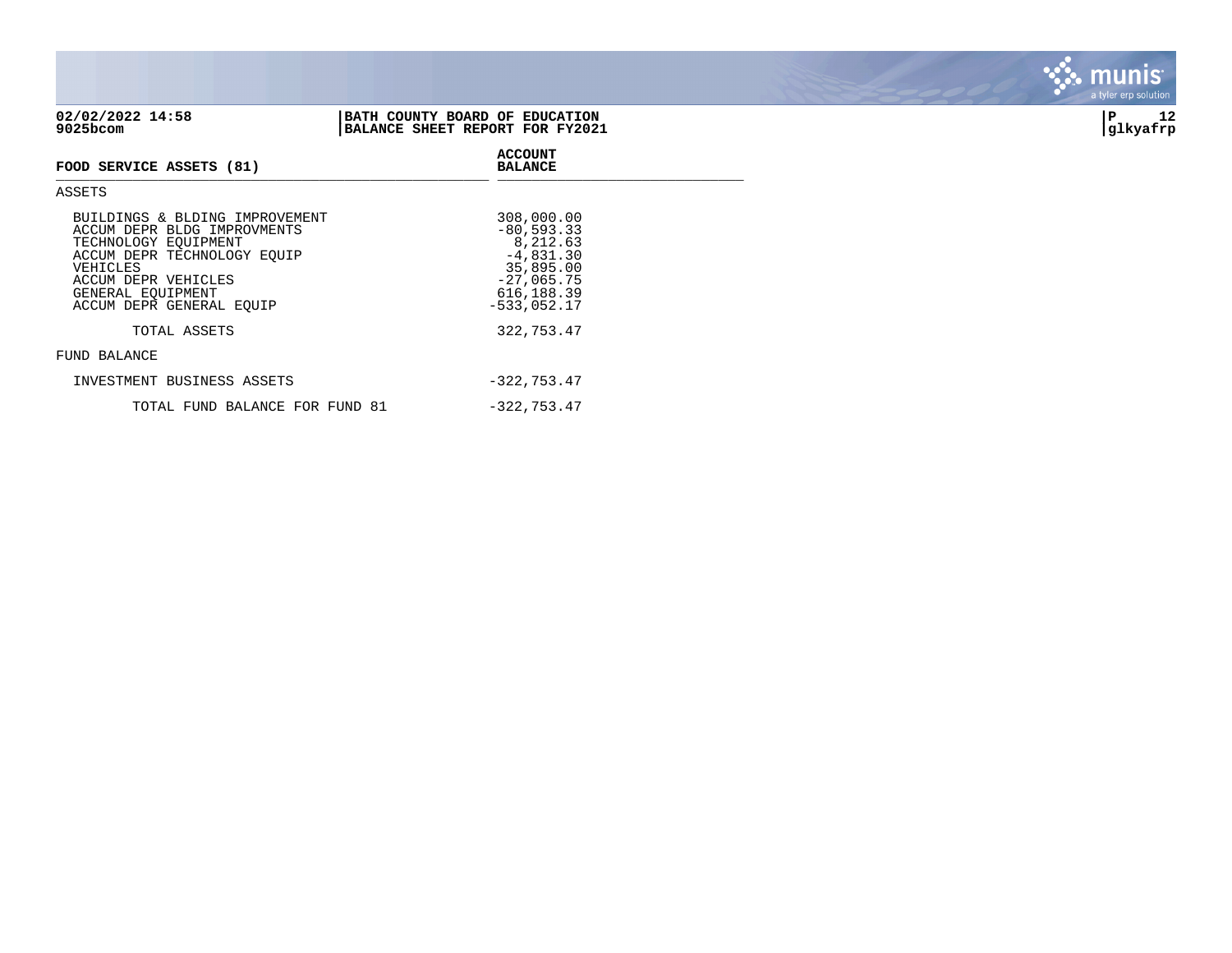|                                                     |                                                                   | munis<br>a tyler erp solution |
|-----------------------------------------------------|-------------------------------------------------------------------|-------------------------------|
| 02/02/2022 14:58<br>9025bcom                        | BATH COUNTY BOARD OF EDUCATION<br>BALANCE SHEET REPORT FOR FY2021 | 13<br>∣P<br> glkyafrp         |
| ADULT EDUCATION ASSETS (84)                         | <b>ACCOUNT</b><br><b>BALANCE</b>                                  |                               |
| ASSETS                                              |                                                                   |                               |
| TECHNOLOGY EQUIPMENT<br>ACCUM DEPR TECHNOLOGY EQUIP | 11,535.00<br>$-11,535.00$                                         |                               |
| TOTAL ASSETS                                        | .00                                                               |                               |